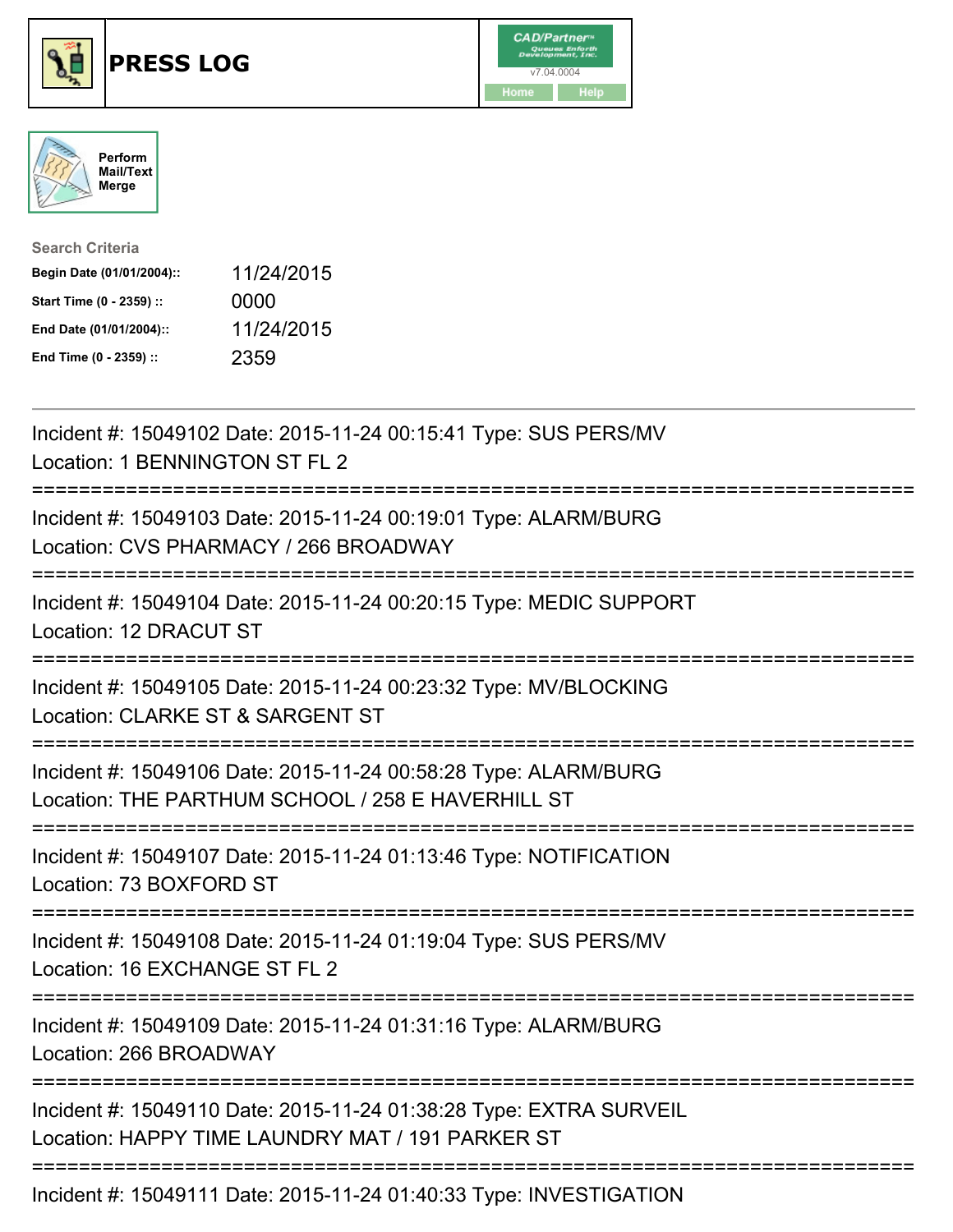Location: 90 LOWELL ST

| Incident #: 15049112 Date: 2015-11-24 01:43:43 Type: M/V STOP<br>Location: COMMON ST & LAWRENCE ST                             |
|--------------------------------------------------------------------------------------------------------------------------------|
| Incident #: 15049113 Date: 2015-11-24 01:49:19 Type: EXTRA SURVEIL<br>Location: COMMON ST & LAWRENCE ST                        |
| Incident #: 15049114 Date: 2015-11-24 01:55:53 Type: EXTRA SURVEIL<br>Location: 177 S UNION ST                                 |
| Incident #: 15049115 Date: 2015-11-24 01:57:47 Type: EXTRA SURVEIL<br>Location: 810 ESSEX ST                                   |
| Incident #: 15049116 Date: 2015-11-24 02:02:26 Type: ALARM/BURG<br>Location: 195 LOWELL ST                                     |
| Incident #: 15049117 Date: 2015-11-24 02:17:48 Type: M/V STOP<br>Location: 700 ESSEX ST                                        |
| Incident #: 15049118 Date: 2015-11-24 02:26:58 Type: LOST PROPERTY<br>Location: CUMBERLAND FARMS / 320 S BROADWAY              |
| Incident #: 15049119 Date: 2015-11-24 02:36:58 Type: ALARM/BURG<br>Location: DIAMOND IRON WORKSHOP BUILDING / 109 BLANCHARD ST |
| Incident #: 15049120 Date: 2015-11-24 02:59:49 Type: EXTRA SURVEIL<br>Location: 191 PARKER ST                                  |
| Incident #: 15049121 Date: 2015-11-24 03:02:05 Type: EXTRA SURVEIL<br>Location: CANAL ST & UNION ST                            |
| :============<br>Incident #: 15049122 Date: 2015-11-24 03:07:08 Type: M/V STOP<br>Location: BENNINGTON ST & LAWRENCE ST        |
| Incident #: 15049123 Date: 2015-11-24 03:09:09 Type: M/V STOP<br>Location: ESSEX ST & LAWRENCE ST                              |
| Incident #: 15049124 Date: 2015-11-24 03:12:30 Type: M/V STOP<br>Location: BROADWAY & PARK ST                                  |
| Incident #: 15049125 Date: 2015-11-24 03:19:59 Type: M/V STOP                                                                  |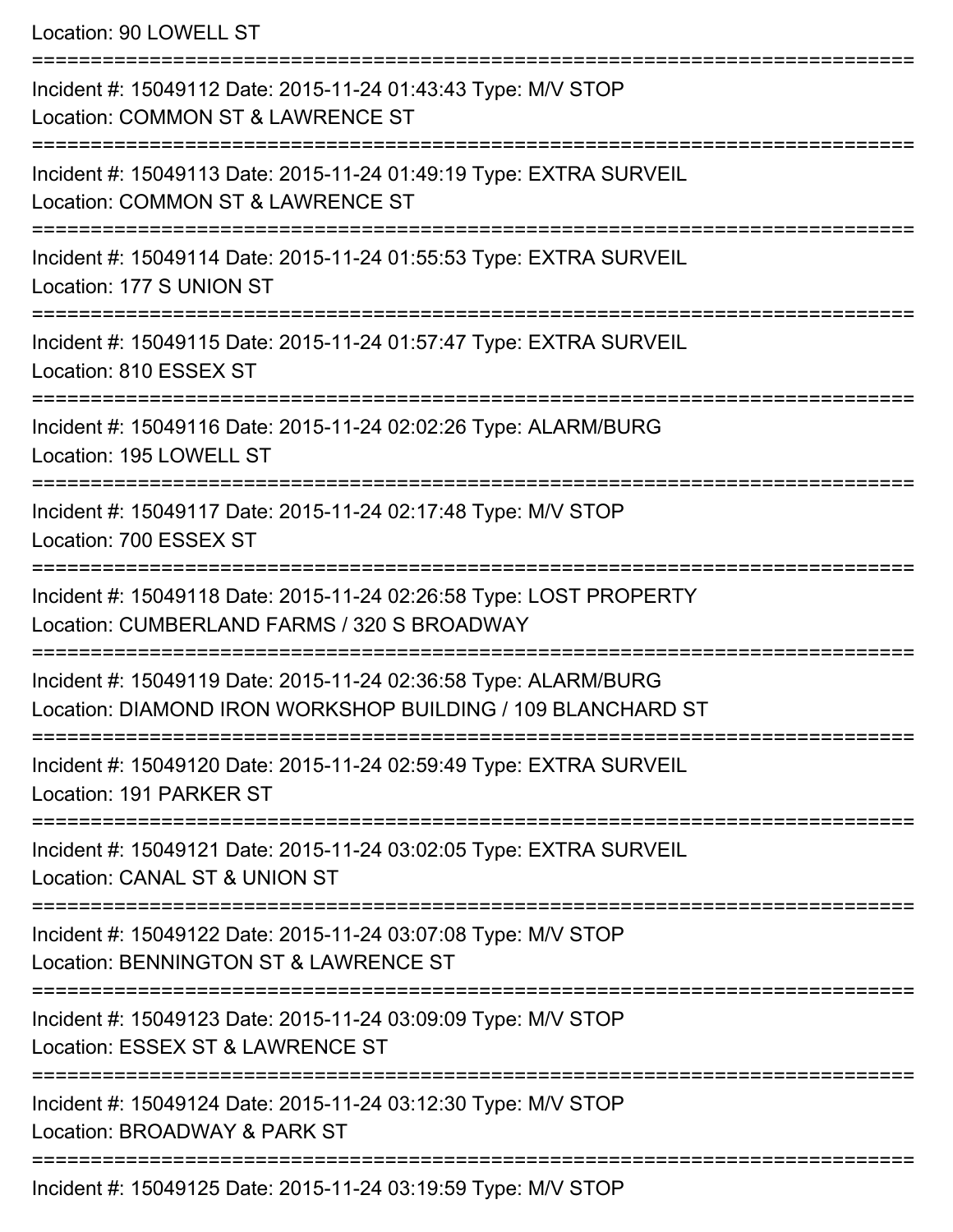| Incident #: 15049126 Date: 2015-11-24 03:30:56 Type: MEDIC SUPPORT<br>Location: 112 ARLINGTON ST                  |
|-------------------------------------------------------------------------------------------------------------------|
| Incident #: 15049127 Date: 2015-11-24 04:07:37 Type: B&E/MV/PAST<br>Location: 145 WILLOW ST                       |
| Incident #: 15049128 Date: 2015-11-24 05:10:10 Type: ALARM/BURG<br>Location: ESTRELLA OFFICES / 300 ESSEX ST FL 2 |
| Incident #: 15049129 Date: 2015-11-24 06:27:44 Type: AUTO ACC/NO PI<br>Location: 31 KNOX ST                       |
| Incident #: 15049130 Date: 2015-11-24 07:01:00 Type: M/V STOP<br>Location: BROADWAY & ESSEX ST                    |
| Incident #: 15049131 Date: 2015-11-24 07:03:44 Type: PARK & WALK<br>Location: BROADWAY & ESSEX ST                 |
| Incident #: 15049132 Date: 2015-11-24 07:20:47 Type: CLOSE STREET<br><b>Location: AVON ST</b>                     |
| Incident #: 15049133 Date: 2015-11-24 07:35:55 Type: SHOTS FIRED<br>Location: HAVERHILL ST & RESERVOIR TER        |
| Incident #: 15049134 Date: 2015-11-24 07:36:06 Type: M/V STOP<br>Location: ANDOVER ST & S BROADWAY                |
| Incident #: 15049135 Date: 2015-11-24 07:36:53 Type: ALARM/BURG<br>Location: SANTANDER BANK / 460 S UNION ST      |
| Incident #: 15049136 Date: 2015-11-24 07:39:26 Type: STOLEN PROP<br>Location: 631 ESSEX ST                        |
| Incident #: 15049137 Date: 2015-11-24 07:51:57 Type: CLOSE STREET<br><b>Location: JACKSON ST</b>                  |
| Incident #: 15049138 Date: 2015-11-24 08:07:19 Type: A&B PAST<br>Location: 37 PHILLIPS ST #3                      |
| Incident #: 15049139 Date: 2015-11-24 08:23:34 Type: ALARM/BURG                                                   |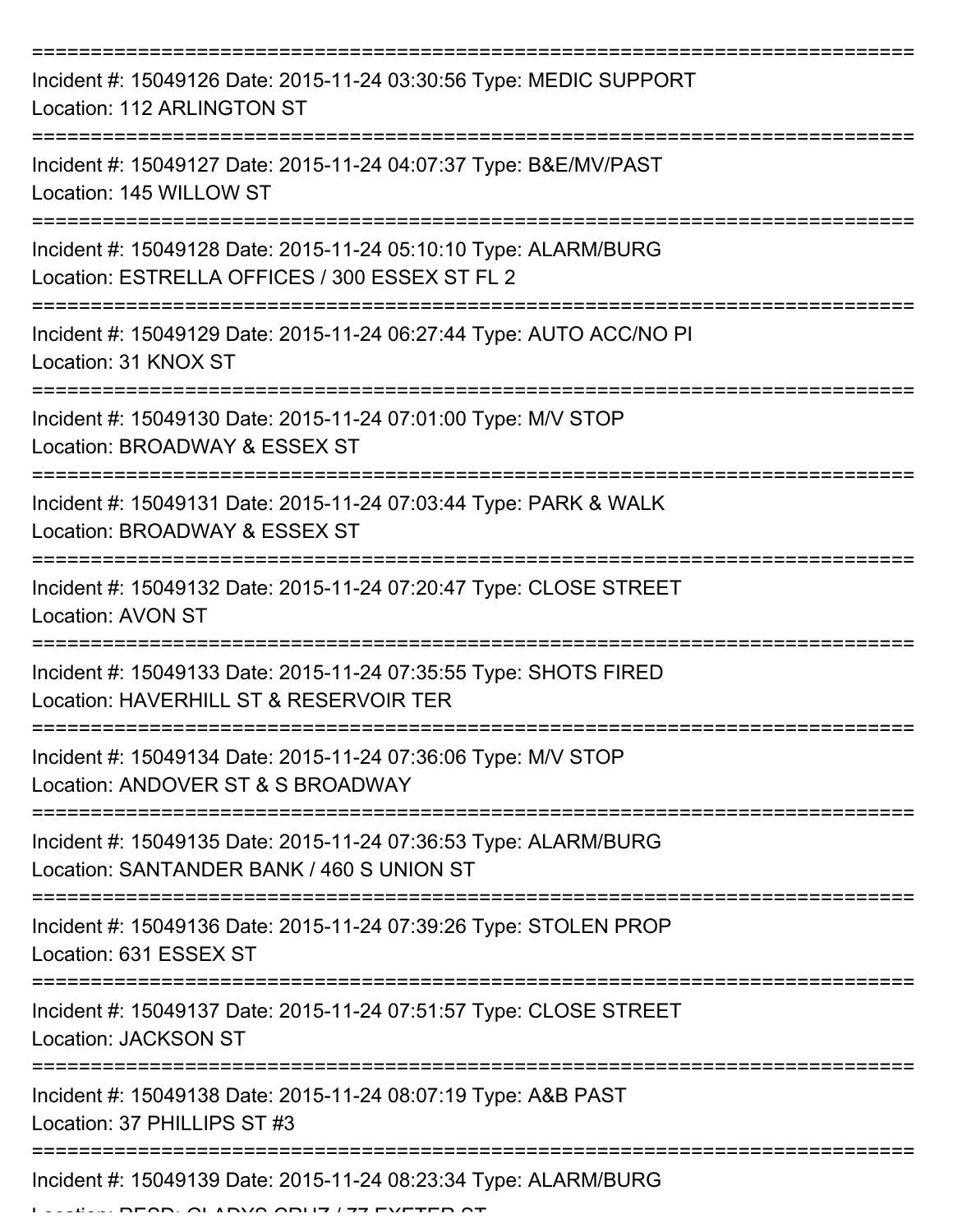| Incident #: 15049140 Date: 2015-11-24 08:24:46 Type: M/V STOP<br>Location: BURKE ST & NEWTON ST                 |
|-----------------------------------------------------------------------------------------------------------------|
| Incident #: 15049141 Date: 2015-11-24 09:18:52 Type: ALARM/BURG<br>Location: SUNRISE INNOVATIONS / 243 BROADWAY |
| Incident #: 15049142 Date: 2015-11-24 09:28:25 Type: PARK & WALK<br>Location: BROADWAY & HAVERHILL ST           |
| Incident #: 15049143 Date: 2015-11-24 09:38:46 Type: SEX OFF. PAST<br>Location: 517 HAVERHILL ST                |
| Incident #: 15049144 Date: 2015-11-24 09:39:29 Type: MV/BLOCKING<br>Location: 45 BROOKFIELD ST                  |
| Incident #: 15049145 Date: 2015-11-24 09:47:55 Type: MV/BLOCKING<br>Location: 45 BROOKFIELD ST                  |
| Incident #: 15049146 Date: 2015-11-24 10:12:54 Type: TOW OF M/V<br>Location: 232 PROSPECT ST                    |
| Incident #: 15049147 Date: 2015-11-24 10:21:17 Type: RECOV/STOL/MV<br>Location: 87 FOSTER ST                    |
| Incident #: 15049148 Date: 2015-11-24 10:22:33 Type: M/V STOP<br>Location: ANDOVER ST & S BROADWAY              |
| Incident #: 15049149 Date: 2015-11-24 10:29:27 Type: PARK & WALK<br>Location: BROADWAY & CONCORD ST             |
| Incident #: 15049150 Date: 2015-11-24 10:39:57 Type: SUS PERS/MV<br>Location: 87 FOSTER ST                      |
| Incident #: 15049151 Date: 2015-11-24 10:49:31 Type: RECOV/STOL/MV<br>Location: FLORAL ST & JASPER ST           |
| Incident #: 15049152 Date: 2015-11-24 10:57:03 Type: MAL DAMG PROG<br><b>Location: WEST ST</b>                  |
| Incident #: 15049153 Date: 2015-11-24 11:01:21 Type: AUTO ACC/NO PI                                             |

Location: 65 MEDDIMACK ST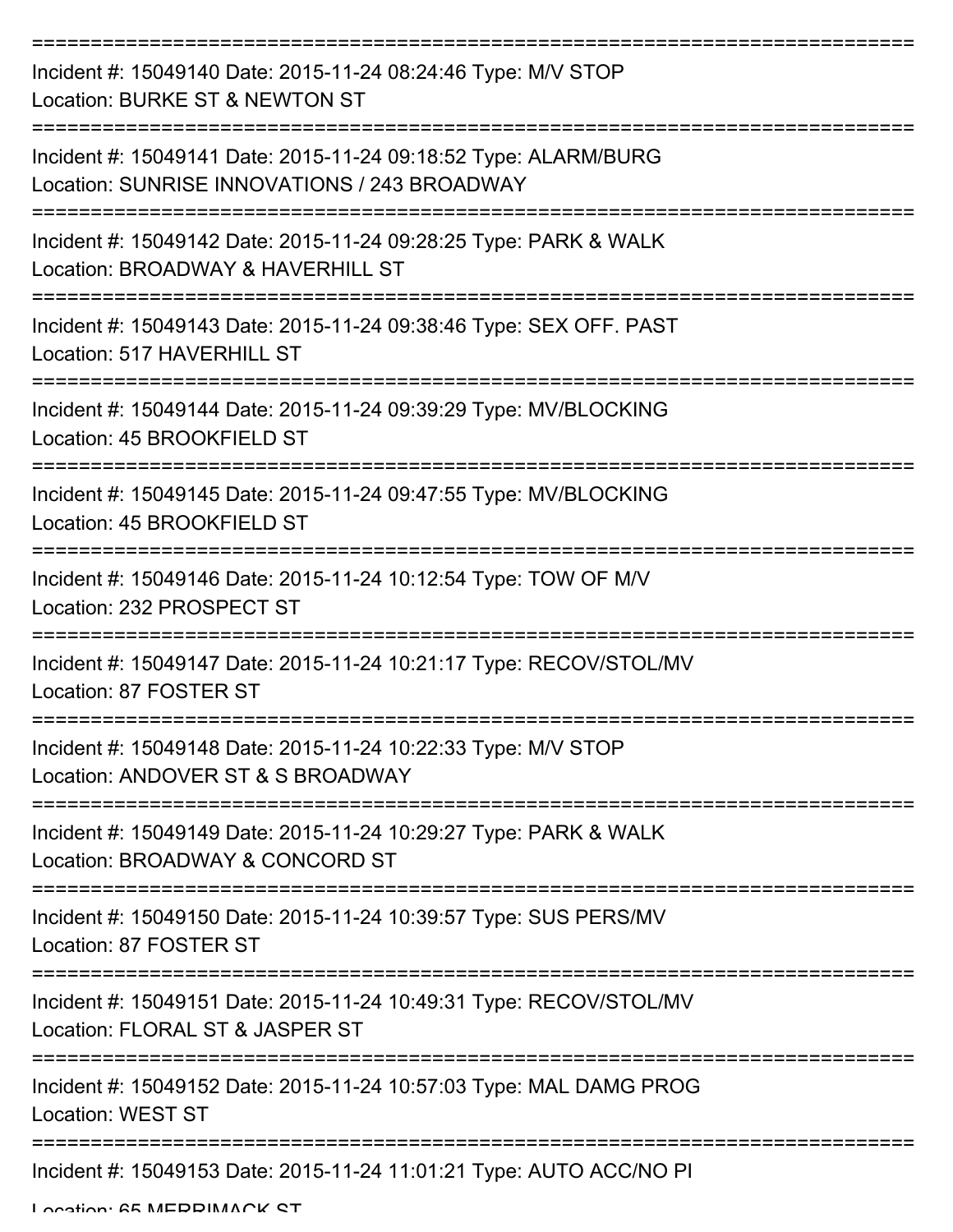| Incident #: 15049154 Date: 2015-11-24 11:09:04 Type: DOMESTIC/PAST<br>Location: 28 MELROSE ST FL 1                    |
|-----------------------------------------------------------------------------------------------------------------------|
| Incident #: 15049155 Date: 2015-11-24 11:10:54 Type: THREATS<br>Location: 15 BROOK ST                                 |
| Incident #: 15049156 Date: 2015-11-24 11:14:57 Type: ALARM/BURG<br>Location: 10 NELSON ST                             |
| Incident #: 15049157 Date: 2015-11-24 11:15:28 Type: TOW OF M/V<br>Location: 50 BROADWAY                              |
| Incident #: 15049158 Date: 2015-11-24 11:17:07 Type: INVESTIGATION<br>Location: 70 N PARISH RD                        |
| Incident #: 15049159 Date: 2015-11-24 11:18:10 Type: MAL DAMAGE<br>Location: 4 BERNARD AV                             |
| Incident #: 15049160 Date: 2015-11-24 11:21:45 Type: UNKNOWN PROB<br>Location: 26 MARGIN ST                           |
| Incident #: 15049161 Date: 2015-11-24 11:25:06 Type: DOMESTIC/PAST<br>Location: 28 MELROSE ST                         |
| Incident #: 15049162 Date: 2015-11-24 11:28:03 Type: DOMESTIC/PAST<br>Location: 37 PHILLIPS ST                        |
| Incident #: 15049163 Date: 2015-11-24 11:52:50 Type: TOW/REPOSSED<br>Location: 264 E HAVERHILL ST                     |
| Incident #: 15049164 Date: 2015-11-24 11:57:01 Type: A&B PROG<br>Location: 117 NEWBURY ST                             |
| Incident #: 15049165 Date: 2015-11-24 11:59:28 Type: ALARM/HOLD<br>Location: EL PATIO MULTISERVICES / 163 LAWRENCE ST |
| Incident #: 15049166 Date: 2015-11-24 12:03:05 Type: VIO CITY ORD<br>Location: CORBETT RD & GILBERT ST                |
| Incident #: 15049167 Date: 2015-11-24 12:20:57 Type: GENERAL SERV                                                     |

Location: 48 EXCHANGE ST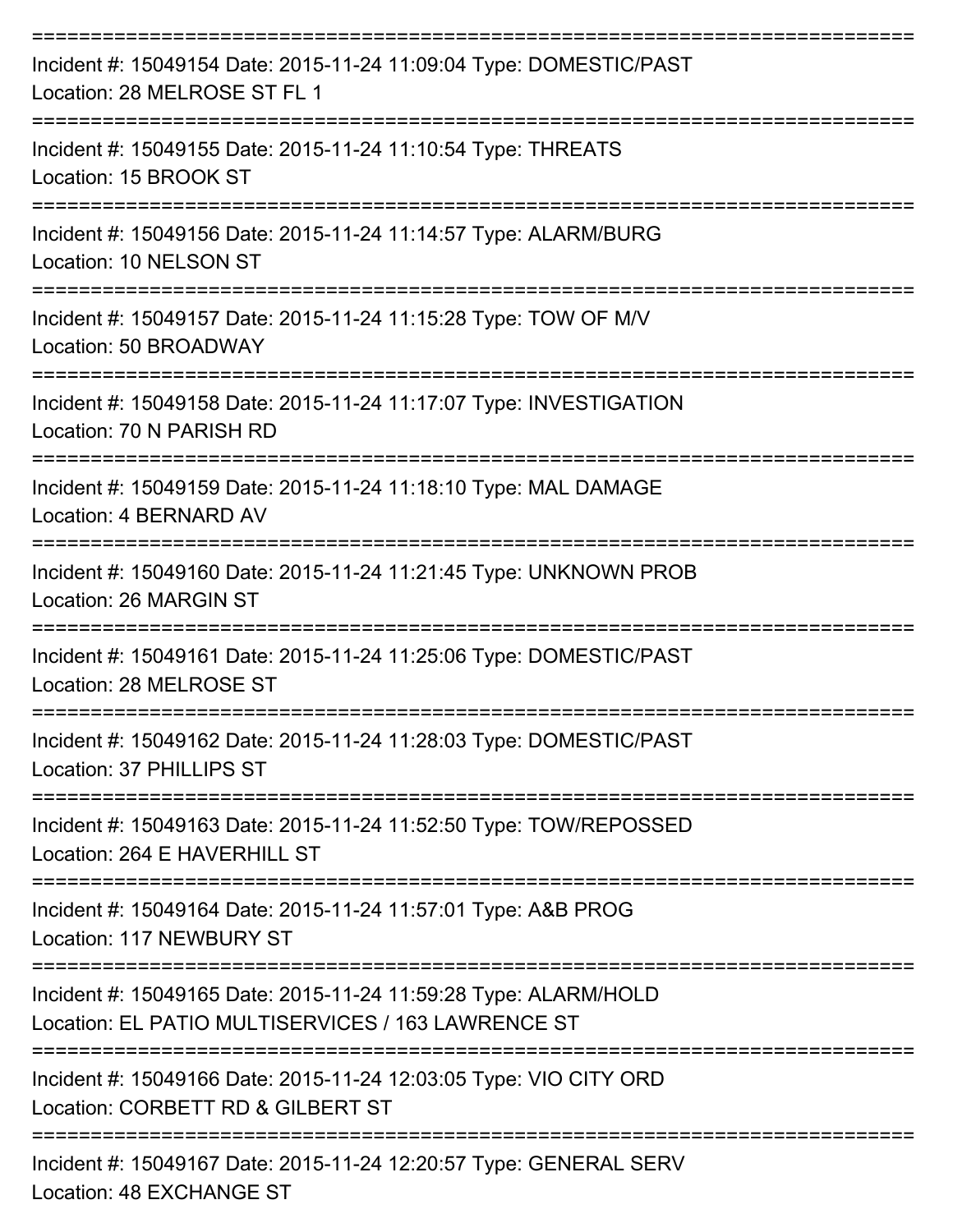| Incident #: 15049168 Date: 2015-11-24 12:31:35 Type: M/V STOP<br>Location: EVERETT ST & TEWKSBURY ST         |
|--------------------------------------------------------------------------------------------------------------|
| Incident #: 15049169 Date: 2015-11-24 12:37:37 Type: ASSSIT OTHER PD<br>Location: HOWARD ST & STORROW ST     |
| Incident #: 15049170 Date: 2015-11-24 12:38:38 Type: M/V STOP<br>Location: EVERETT ST & FURBER ST            |
| Incident #: 15049171 Date: 2015-11-24 12:47:28 Type: M/V STOP<br>Location: EVERETT ST & PACKARD ST           |
| Incident #: 15049172 Date: 2015-11-24 12:48:09 Type: ALARM/BURG<br>Location: UNITED METHODIST / 276 ESSEX ST |
| Incident #: 15049173 Date: 2015-11-24 12:54:05 Type: M/V STOP<br>Location: ANDOVER ST & FURBER ST            |
| Incident #: 15049174 Date: 2015-11-24 12:58:01 Type: SUS PERS/MV<br>Location: 26 ISLAND ST                   |
| Incident #: 15049175 Date: 2015-11-24 13:00:56 Type: DRUG VIO<br>Location: 499 ESSEX ST                      |
| Incident #: 15049176 Date: 2015-11-24 13:17:59 Type: AUTO ACC/NO PI<br>Location: EXCHANGE ST & PARK ST       |
| Incident #: 15049177 Date: 2015-11-24 13:19:04 Type: 209A/SERVE<br>Location: 31 SUMMER ST                    |
| Incident #: 15049178 Date: 2015-11-24 13:21:39 Type: SUS PERS/MV<br>Location: 343 S BROADWAY                 |
| Incident #: 15049179 Date: 2015-11-24 13:35:21 Type: CK WELL BEING<br>Location: 192 MAPLE ST #336            |
| Incident #: 15049180 Date: 2015-11-24 13:38:48 Type: 209A/SERVE<br>Location: 248 BROADWAY                    |
| Incident #: 15049181 Date: 2015-11-24 13:40:07 Type: NOTIFICATION<br>Location: 350 S BROADWAY                |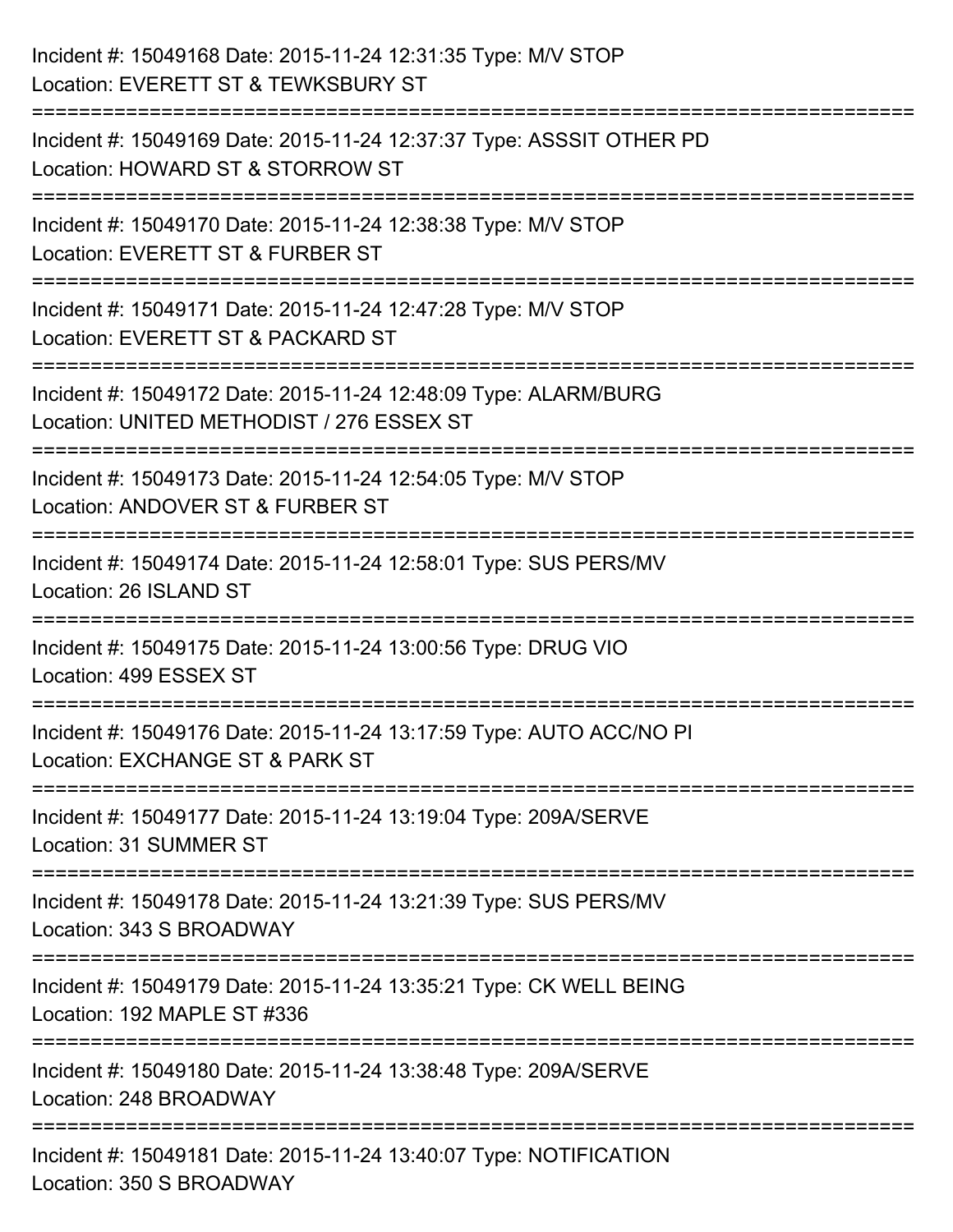| Incident #: 15049182 Date: 2015-11-24 13:41:57 Type: TOW OF M/V<br>Location: 110 WEARE ST                                              |
|----------------------------------------------------------------------------------------------------------------------------------------|
| Incident #: 15049183 Date: 2015-11-24 13:43:55 Type: AUTO ACC/PI<br>Location: 138 S BROADWAY                                           |
| Incident #: 15049184 Date: 2015-11-24 13:55:39 Type: A&B D/W PAST<br>Location: 71 N PARISH RD<br>===================================== |
| Incident #: 15049186 Date: 2015-11-24 14:02:50 Type: ROBBERY ARMED<br>Location: PARTHUM SCHOOL / 255 E HAVERHILL ST                    |
| Incident #: 15049185 Date: 2015-11-24 14:03:26 Type: MEDIC SUPPORT<br>Location: 99 BRADFORD ST<br>:=================================   |
| Incident #: 15049187 Date: 2015-11-24 14:10:57 Type: RECOV/STOL/MV<br>Location: 22 WOODLAND ST                                         |
| Incident #: 15049188 Date: 2015-11-24 14:14:21 Type: TOW OF M/V<br>Location: AMESBURY ST & LOWELL ST                                   |
| Incident #: 15049189 Date: 2015-11-24 14:20:29 Type: SUS PERS/MV<br>Location: 55 PORTLAND ST                                           |
| Incident #: 15049190 Date: 2015-11-24 14:21:47 Type: DRUG OVERDOSE<br><b>Location: WEST ST</b>                                         |
| Incident #: 15049191 Date: 2015-11-24 14:27:26 Type: TOW OF M/V<br>Location: 120 DAWES ST                                              |
| Incident #: 15049192 Date: 2015-11-24 14:27:44 Type: ALARM/BURG<br>Location: 215 HIGH ST                                               |
| Incident #: 15049193 Date: 2015-11-24 14:28:21 Type: COURT DOC SERVE<br>Location: 27 SAVOIE AV                                         |
| Incident #: 15049194 Date: 2015-11-24 14:29:08 Type: COURT DOC SERVE<br>Location: 139 MAY ST                                           |
| Incident #: 15049195 Date: 2015-11-24 14:33:09 Type: COURT DOC SERVE<br>Location: 305 HAMPSHIRE ST #B                                  |

===========================================================================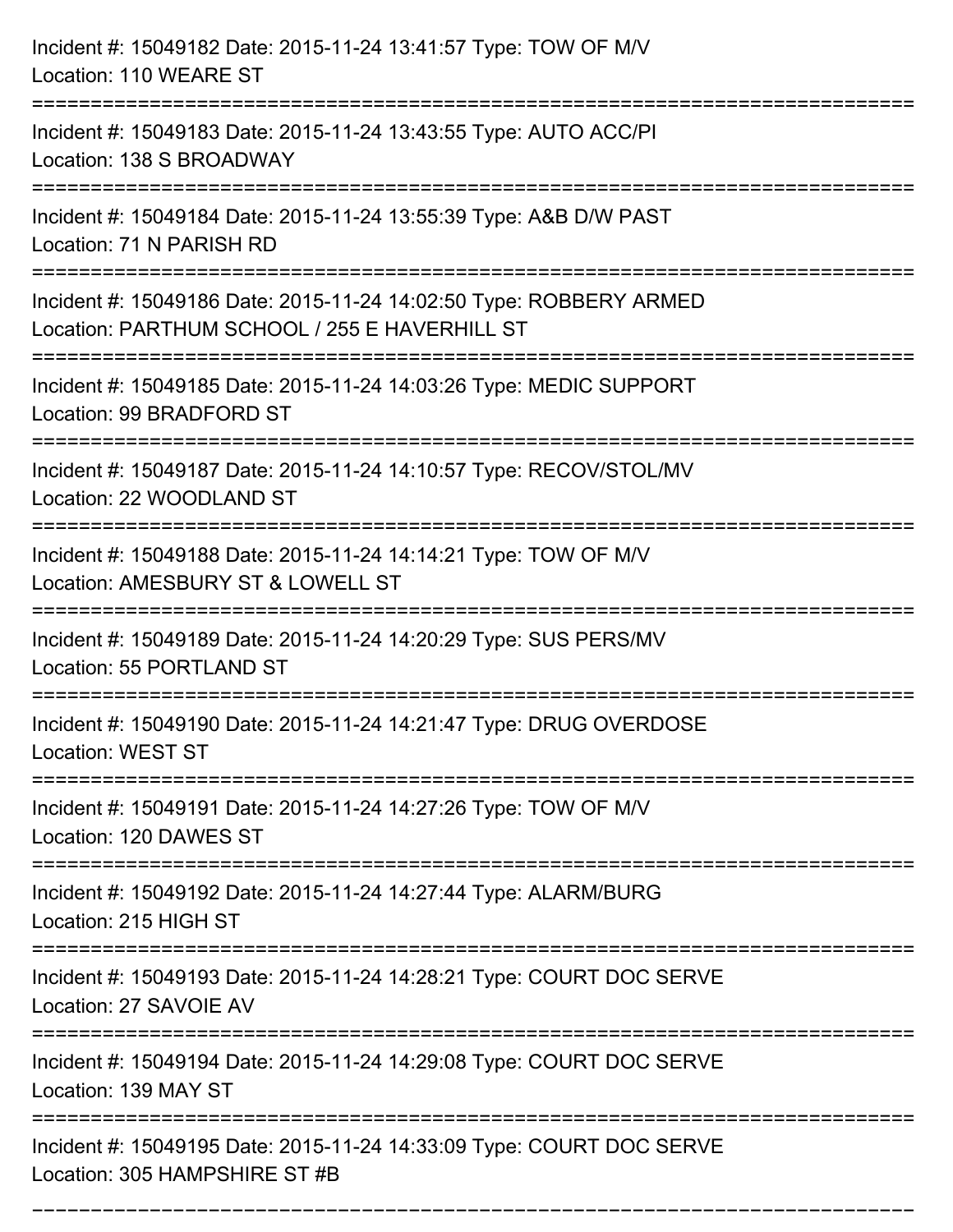| Incident #: 15049196 Date: 2015-11-24 15:00:36 Type: AUTO ACC/NO PI<br>Location: FOSTER ST & SALEM ST<br>------------------------ |
|-----------------------------------------------------------------------------------------------------------------------------------|
| Incident #: 15049197 Date: 2015-11-24 15:17:02 Type: AUTO ACC/NO PI<br>Location: 276 PARK ST                                      |
| Incident #: 15049198 Date: 2015-11-24 15:21:19 Type: AUTO ACC/NO PI<br>Location: 52 EXCHANGE ST<br>:========================      |
| Incident #: 15049199 Date: 2015-11-24 15:23:01 Type: B&E/PAST<br>Location: N PARISH RD & OSGOOD ST                                |
| Incident #: 15049200 Date: 2015-11-24 16:08:56 Type: WARRANT SERVE<br>Location: 90 LOWELL ST                                      |
| Incident #: 15049201 Date: 2015-11-24 16:13:53 Type: MAN DOWN<br>Location: 30 SUMMER ST                                           |
| Incident #: 15049202 Date: 2015-11-24 16:24:32 Type: LOCKOUT<br>Location: 354 MT VERNON ST                                        |
| Incident #: 15049203 Date: 2015-11-24 16:26:44 Type: HIT & RUN M/V<br>Location: 779 ESSEX ST FL 3                                 |
| Incident #: 15049204 Date: 2015-11-24 16:50:36 Type: LIC PLATE STO<br>Location: 33 AVON ST                                        |
| Incident #: 15049205 Date: 2015-11-24 16:51:42 Type: SUS PERS/MV<br>Location: 202 BROADWAY                                        |
| ========================<br>Incident #: 15049206 Date: 2015-11-24 17:00:20 Type: WARRANT SERVE<br>Location: 98 DORCHESTER ST      |
| Incident #: 15049207 Date: 2015-11-24 17:14:09 Type: AUTO ACC/PED<br>Location: E HAVERHILL ST & FERRY ST                          |
| Incident #: 15049208 Date: 2015-11-24 17:26:06 Type: DOMESTIC/PAST<br>Location: 37 PHILLIPS ST                                    |
| Incident #: 15049209 Date: 2015-11-24 17:34:20 Type: 911 HANG UP<br>Location: GLAMOUR BOUTIQUE / 165 LAWRENCE ST                  |
|                                                                                                                                   |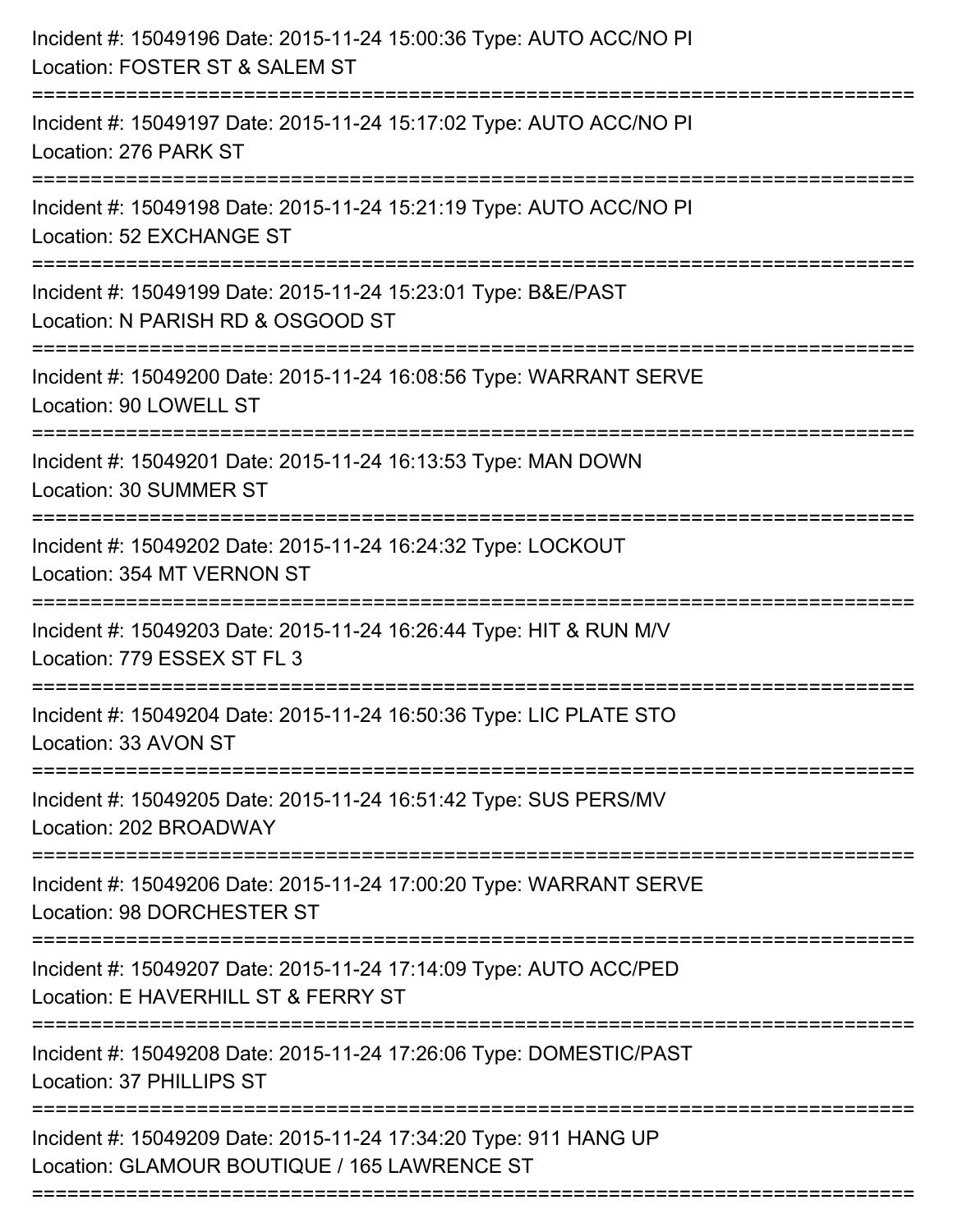Location: MARY IMMACULATE / 191 MAPLE ST #9B =========================================================================== Incident #: 15049211 Date: 2015-11-24 17:46:10 Type: GENERAL SERV Location: 25 HAMILTON ST =========================================================================== Incident #: 15049212 Date: 2015-11-24 17:53:41 Type: M/V STOP Location: CANAL ST & FRANKLIN ST =========================================================================== Incident #: 15049213 Date: 2015-11-24 18:24:59 Type: DRUG VIO Location: 533B HAVERHILL ST =========================================================================== Incident #: 15049214 Date: 2015-11-24 18:39:05 Type: GENERAL SERV Location: 43 FALMOUTH ST =========================================================================== Incident #: 15049215 Date: 2015-11-24 18:42:13 Type: MEDIC SUPPORT Location: WALGREENS / BROADWAY & VALLEY =========================================================================== Incident #: 15049216 Date: 2015-11-24 18:53:08 Type: ALARM/BURG Location: 16 E PLEASANT ST =========================================================================== Incident #: 15049217 Date: 2015-11-24 19:07:08 Type: M/V STOP Location: COMMON ST & HAMPSHIRE ST =========================================================================== Incident #: 15049219 Date: 2015-11-24 19:10:40 Type: DOMESTIC/PROG Location: 55 MANN ST #4 FL 1 =========================================================================== Incident #: 15049218 Date: 2015-11-24 19:11:00 Type: M/V STOP Location: HOWARD ST & PLEASANT ST =========================================================================== Incident #: 15049220 Date: 2015-11-24 19:25:14 Type: M/V STOP Location: HIGH ST & PLEASANT ST =========================================================================== Incident #: 15049221 Date: 2015-11-24 19:27:20 Type: MV/BLOCKING Location: 386 HAMPSHIRE ST =========================================================================== Incident #: 15049222 Date: 2015-11-24 19:32:49 Type: ALARM/BURG Location: CALLING CENTER / 105 JACKSON ST =========================================================================== Incident #: 15049223 Date: 2015-11-24 19:34:55 Type: M/V STOP Location: HAVERHILL ST & PROSPECT ST ===========================================================================

Incident #: 1504924 Date: 2015 11 24 19:56:05 Type: 2014 Date: 2015 124 1256<br>.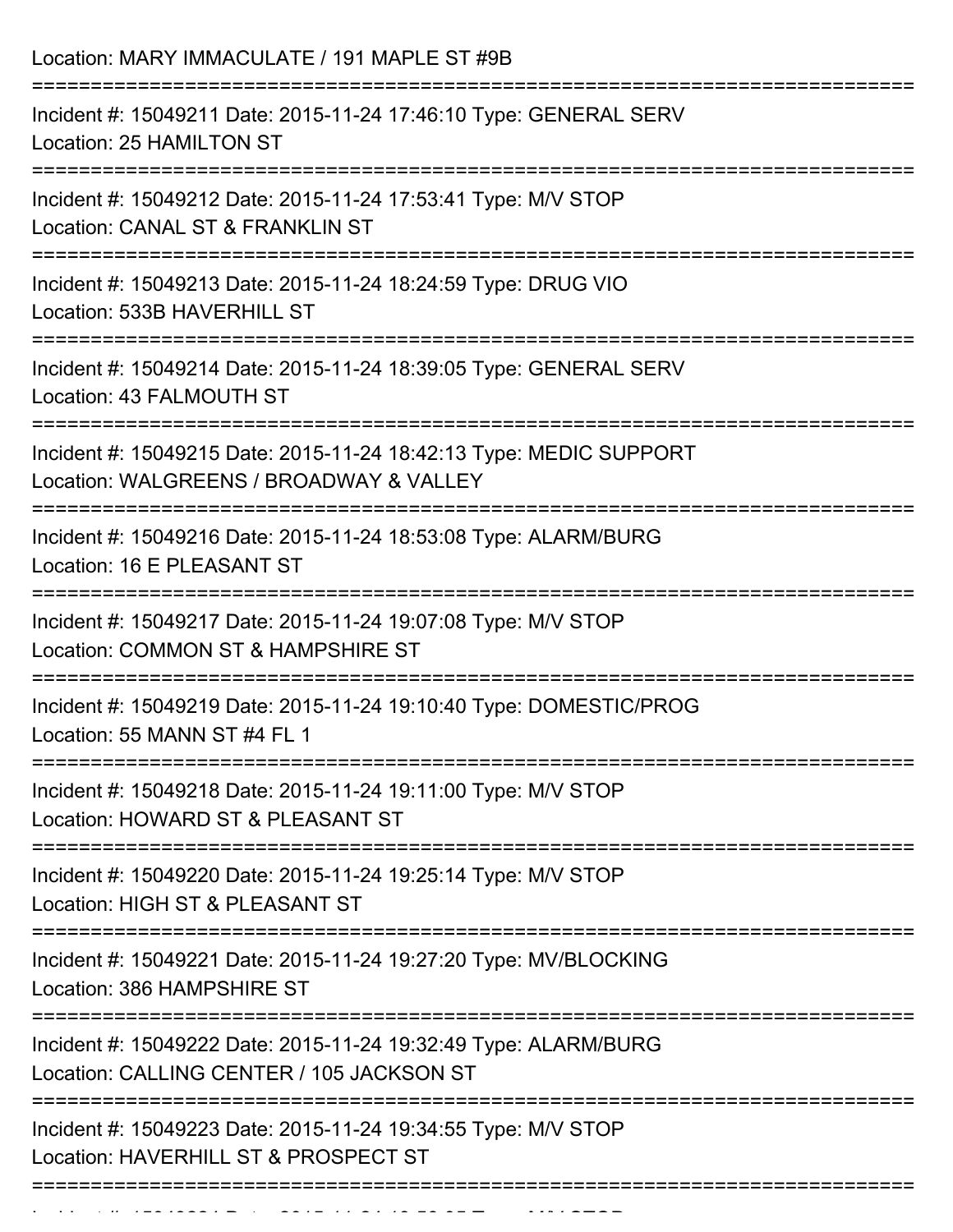Location: BAILEY ST & OSGOOD ST =========================================================================== Incident #: 15049226 Date: 2015-11-24 19:57:34 Type: NOTIFICATION Location: 6 INMAN ST #24 =========================================================================== Incident #: 15049225 Date: 2015-11-24 19:57:53 Type: M/V STOP Location: ABBOTT ST & OSGOOD ST =========================================================================== Incident #: 15049227 Date: 2015-11-24 20:13:05 Type: M/V STOP Location: ABBOTT ST & OSGOOD ST =========================================================================== Incident #: 15049228 Date: 2015-11-24 20:20:34 Type: M/V STOP Location: 410 ESSEX ST =========================================================================== Incident #: 15049230 Date: 2015-11-24 20:26:45 Type: B&E/MV/PAST Location: 15 UNION ST =========================================================================== Incident #: 15049229 Date: 2015-11-24 20:27:46 Type: M/V STOP Location: FOSTER ST & SALEM ST =========================================================================== Incident #: 15049231 Date: 2015-11-24 20:44:26 Type: UNKNOWN PROB Location: 222 ESSEX ST #202 =========================================================================== Incident #: 15049232 Date: 2015-11-24 20:46:39 Type: DOMESTIC/PROG Location: 84 HAVERHILL ST FL 2 =========================================================================== Incident #: 15049233 Date: 2015-11-24 21:17:25 Type: WIRE DOWN Location: BOSTON ST & MANN ST =========================================================================== Incident #: 15049234 Date: 2015-11-24 21:19:51 Type: ALARM/BURG Location: HONDA / 2 COMMONWEALTH DR =========================================================================== Incident #: 15049235 Date: 2015-11-24 21:22:29 Type: SUICIDE ATTEMPT Location: 270 CANAL ST #410 =========================================================================== Incident #: 15049236 Date: 2015-11-24 21:27:57 Type: M/V STOP Location: AMES ST & YALE ST =========================================================================== Incident #: 15049237 Date: 2015-11-24 21:30:09 Type: LOUD NOISE Location: 6 INMAN ST #26 =============================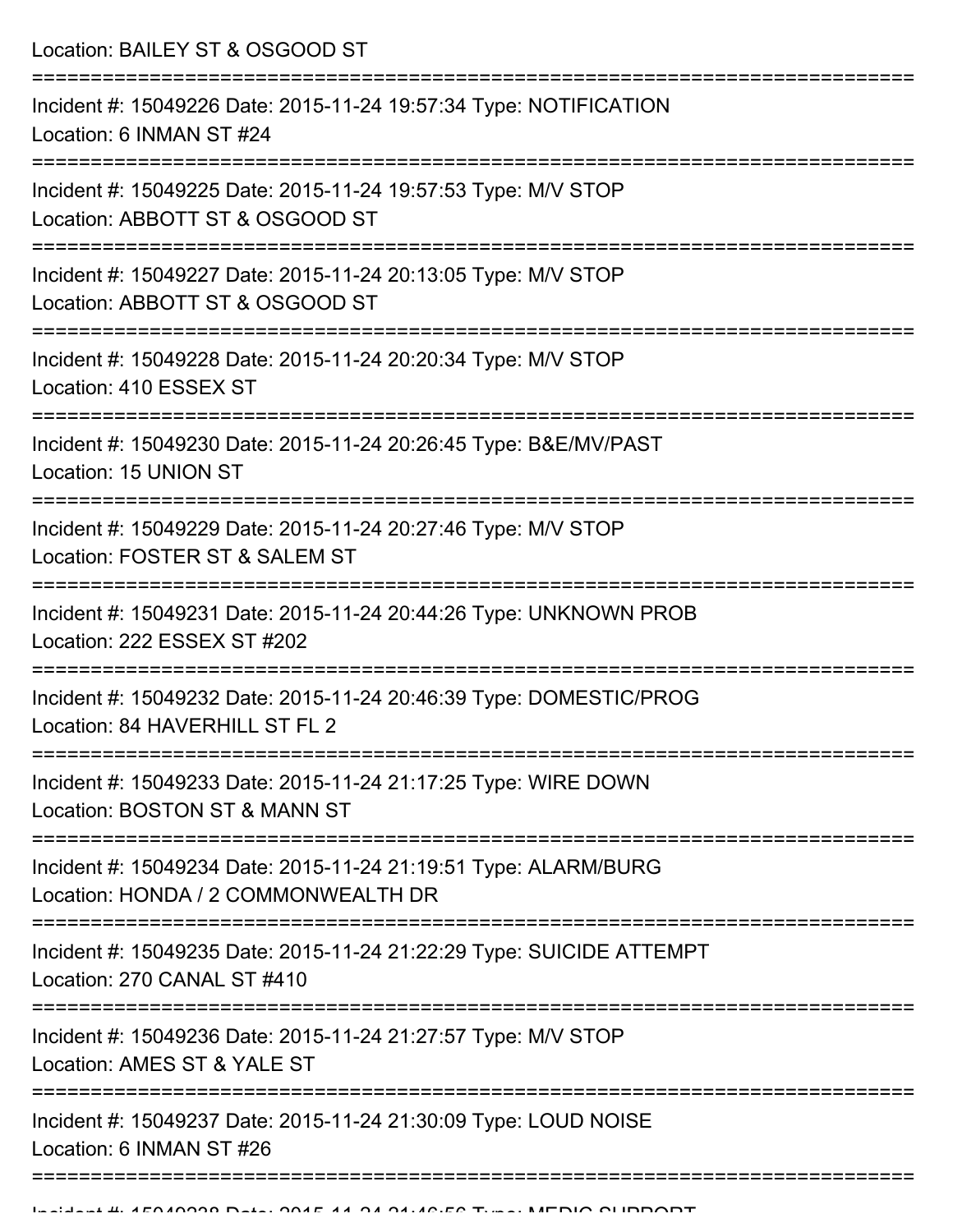| Location: 31 WOODLAND ST #A FL 3                                                                                                                                                    |
|-------------------------------------------------------------------------------------------------------------------------------------------------------------------------------------|
| Incident #: 15049239 Date: 2015-11-24 21:52:55 Type: GENERAL SERV<br>Location: 6 E HAVERHILL ST                                                                                     |
| Incident #: 15049240 Date: 2015-11-24 22:19:15 Type: ALARM/BURG<br>Location: PATTI'S BEAUTY SALON / 294 LAWRENCE ST FL (REAR)<br>======================<br>======================== |
| Incident #: 15049242 Date: 2015-11-24 22:27:28 Type: MEDIC SUPPORT<br>Location: 447 ANDOVER ST #5 SIDE                                                                              |
| Incident #: 15049241 Date: 2015-11-24 22:29:17 Type: SUS PERS/MV<br><b>Location: HIGH ST</b>                                                                                        |
| Incident #: 15049243 Date: 2015-11-24 22:36:19 Type: ALARM/BURG<br>Location: PENA RESIDENCE / 44 CORNISH ST                                                                         |
| Incident #: 15049244 Date: 2015-11-24 22:49:35 Type: ROBBERY PAST<br>Location: TONY'S CONVENIENCE STORE / 191 PARKER ST                                                             |
| Incident #: 15049245 Date: 2015-11-24 22:50:55 Type: MEDIC SUPPORT<br>Location: 394 HOWARD ST FL 1                                                                                  |
| Incident #: 15049246 Date: 2015-11-24 23:06:55 Type: M/V STOP<br>Location: COMMON ST & JACKSON ST                                                                                   |
| Incident #: 15049247 Date: 2015-11-24 23:08:10 Type: M/V STOP<br>Location: BROADWAY & MANCHESTER ST                                                                                 |
| Incident #: 15049248 Date: 2015-11-24 23:22:27 Type: M/V STOP<br>Location: 284 LOWELL ST                                                                                            |
| Incident #: 15049249 Date: 2015-11-24 23:29:08 Type: LOST PROPERTY<br>Location: LAWRENCE ST & PARK ST                                                                               |
| Incident #: 15049250 Date: 2015-11-24 23:38:28 Type: DISTURBANCE<br>Location: 141 MAY ST FL 2                                                                                       |
| Incident #: 15049251 Date: 2015-11-24 23:55:04 Type: FIRE<br>Location: 6 CONDUIT ST FL 3                                                                                            |
|                                                                                                                                                                                     |